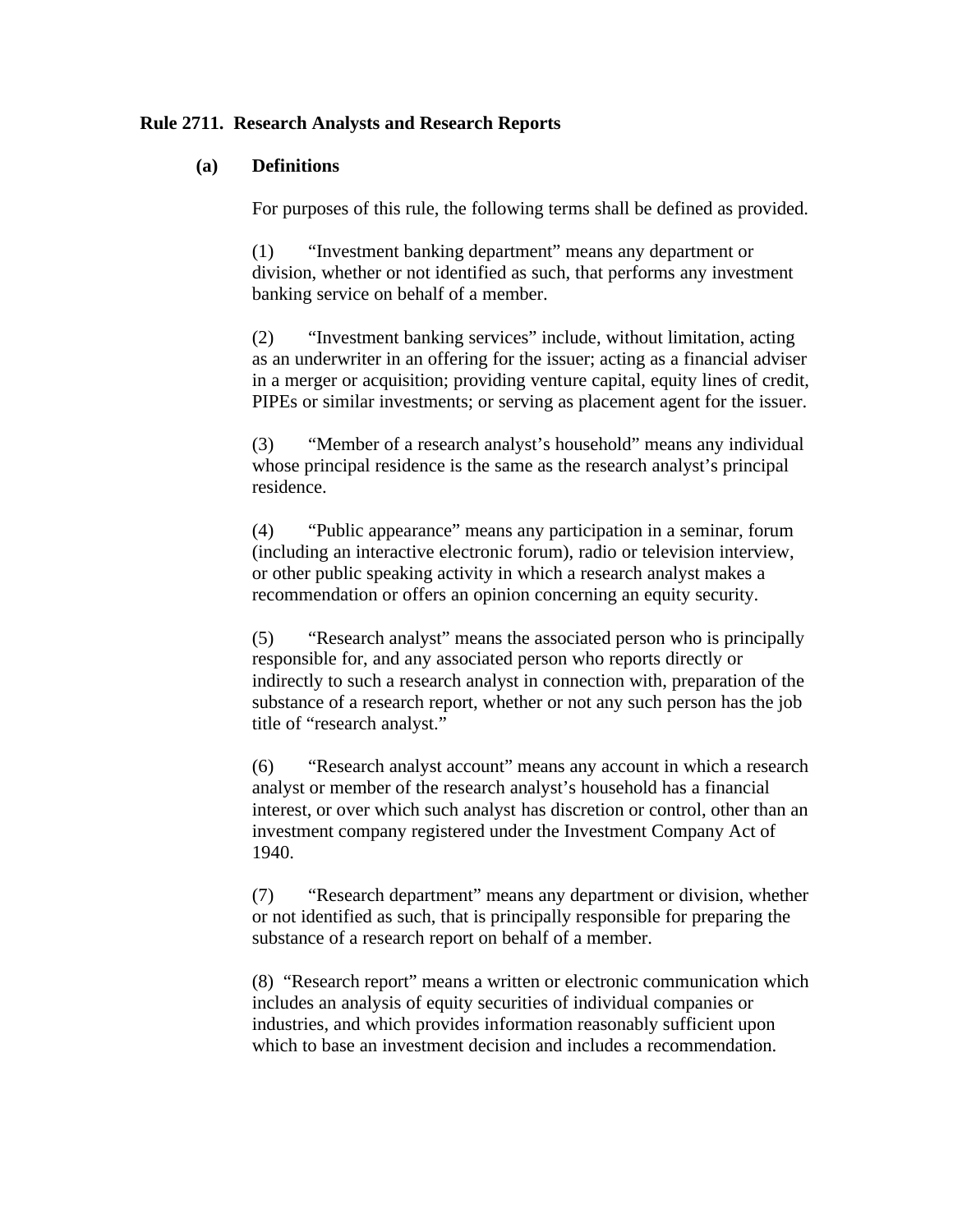(9) "Subject company" means the company whose equity securities are the subject of a research report or recommendation in a public appearance.

# **(b) Restrictions on Investment Banking Department Relationship with Research Department**

(1) No research analyst may be subject to the supervision or control of any employee of the member's investment banking department.

(2) Except as provided in paragraph (b)(3), no employee of the investment banking department may review or approve a research report of the member before its publication.

(3) Investment banking personnel may review a research report before its publication as necessary only to verify the factual accuracy of information in the research report or to review the research report for any potential conflict of interest, provided that:

(A) any written communication between investment banking and research department personnel concerning such a research report must be made either through an authorized legal or compliance official of the member or in a transmission copied to such an official; and

(B) any oral communication between investment banking and research department personnel concerning such a research report must be documented and made either through an authorized legal or compliance official acting as intermediary or in a conversation conducted in the presence of such an official.

# **(c) Restrictions on Review of a Research Report by the Subject Company**

(1) Except as provided in paragraphs  $(c)(2)$  and  $(c)(3)$ , a member may not submit a research report to the subject company before its publication.

(2) A member may submit sections of such a research report to the subject company before its publication for review as necessary only to verify the factual accuracy of information in those sections, provided that:

(A) the sections of the research report submitted to the subject company do not contain the research summary, the research rating or the price target;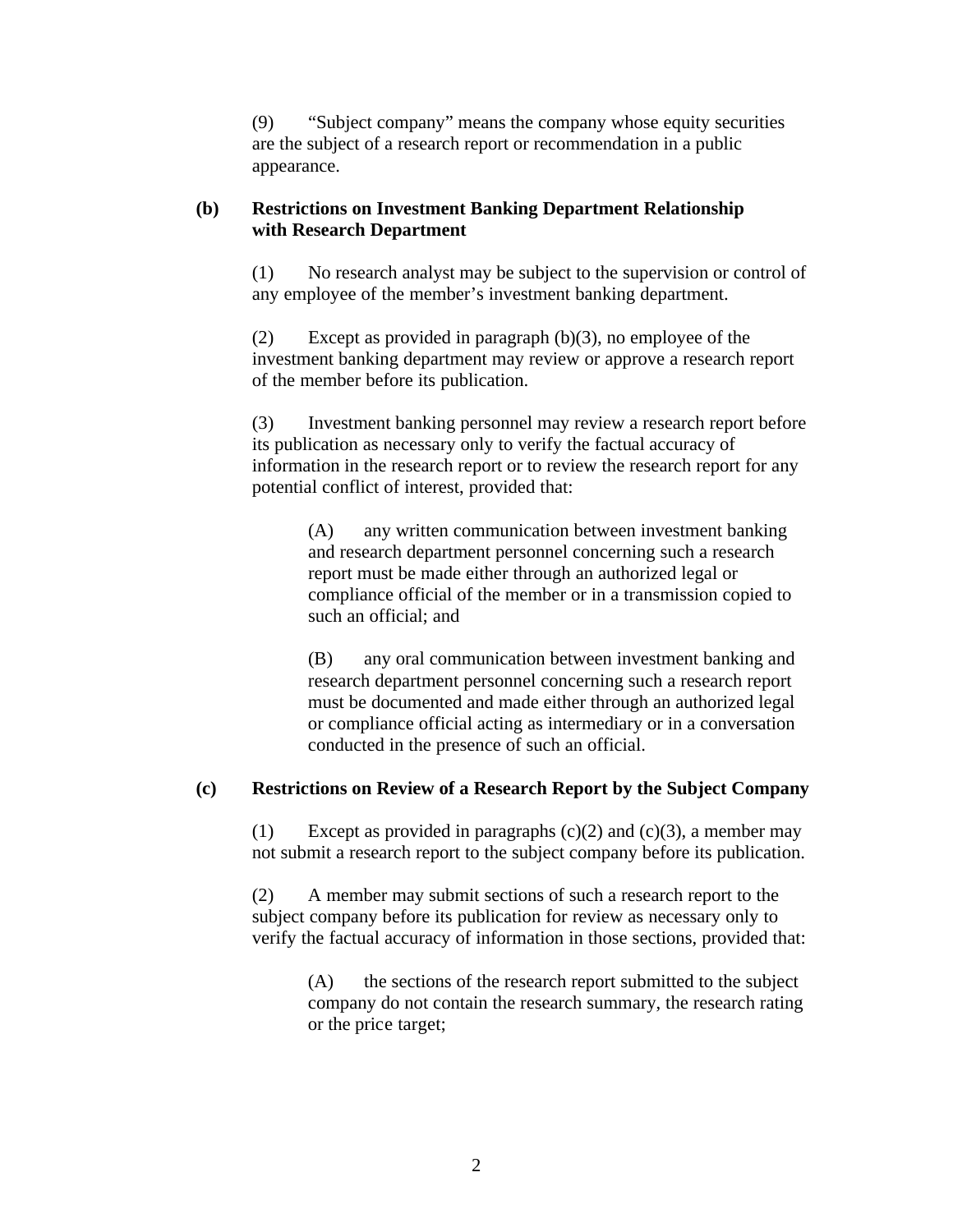(B) a complete draft of the research report is provided to the legal or compliance department before sections of the report are submitted to the subject company; and

(C) if after submitting the sections of the research report to the subject company the research department intends to change the proposed rating or price target, it must first provide written justification to, and receive written authorization from, the legal or compliance department for the change. The member must retain copies of any draft and the final version of such a research report for three years following its publication.

(3) The member may notify a subject company that the member intends to change its rating of the subject company's securities, provided that the notification occurs on the business day before the member announces the rating change, after the close of trading in the principal market of the subject company's securities.

## **(d) Prohibition of Certain Forms of Research Analyst Compensation**

No member may pay any bonus, salary or other form of compensation to a research analyst that is based upon a specific investment banking services transaction.

## **(e) Prohibition of Promise of Favorable Research**

No member may directly or indirectly offer favorable research, a specific rating or a specific price target, or threaten to change research, a rating or a price target, to a company as consideration or inducement for the receipt of business or compensation.

# **(f) Imposition of Quiet Periods**

No member may publish a research report regarding a subject company for which the member acted as manager or co-manager of:

(1) an initial public offering, for 40 calendar days following the date of the offering; or

(2) a secondary offering, for 10 calendar days following the date of the offering; provided that:

(A) paragraphs  $(f)(1)$  and  $(f)(2)$  will not prevent a member from publishing a research report concerning the effects of significant news or a significant event on the subject company within such 40 and 10-day periods, and provided further that the legal and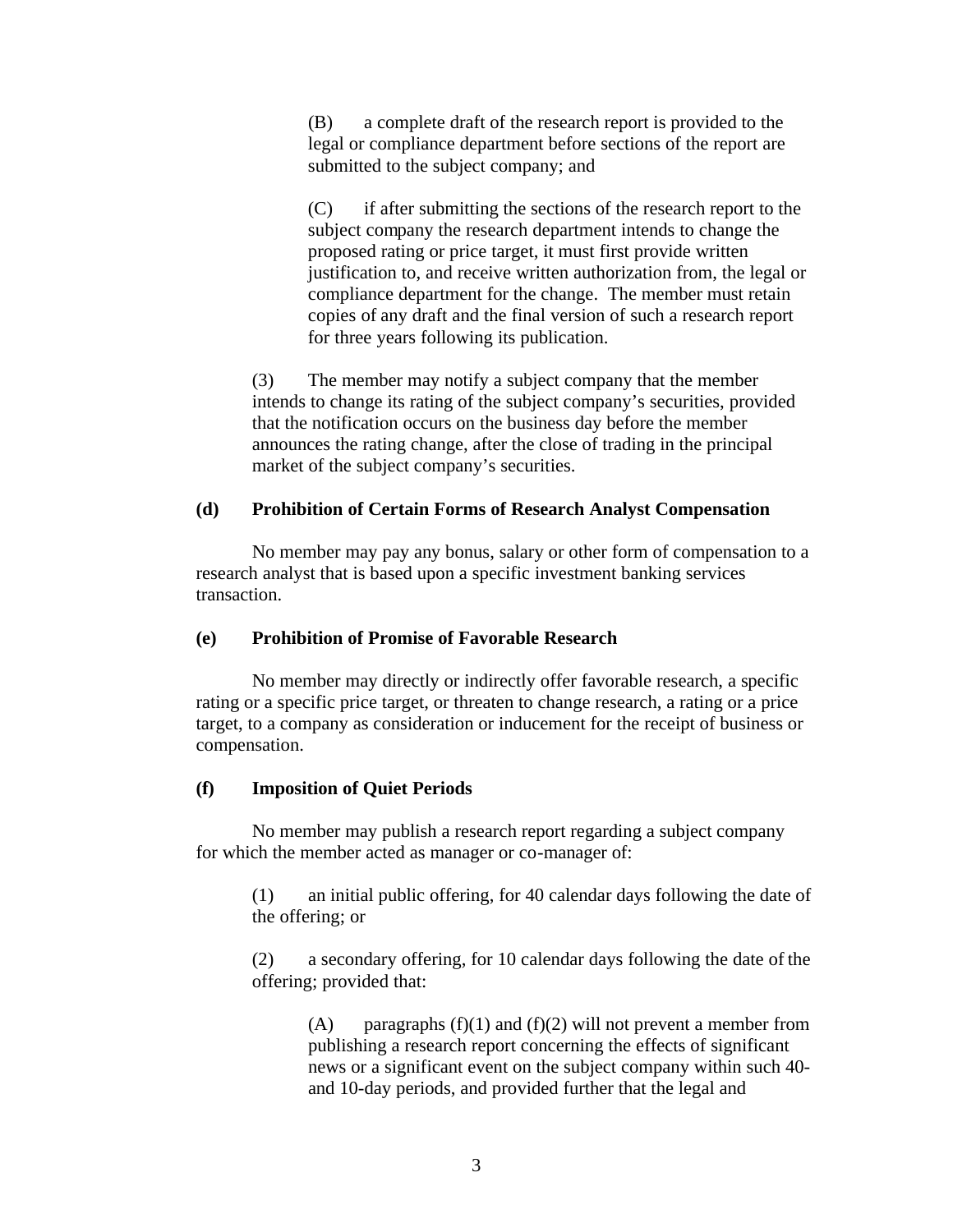compliance department authorizes publication of that research report before it is issued; and

(B) paragraph (f)(2) will not prevent a member from publishing a research report pursuant to SEC Rule 139 regarding a subject company with "actively-traded securities," as defined in Regulation M, 17 CFR 242.101(c)(1).

# **(g) Restrictions on Personal Trading by Research Analysts**

(1) No research analyst account may purchase or receive any securities before the issuer's initial public offering if the issuer is principally engaged in the same types of business as companies that the research analyst follows.

(2) No research analyst account may purchase or sell any security issued by a company that the research analyst follows, or any option on or derivative of such security, for a period beginning 30 calendar days before and ending five calendar days after the publication of a research report concerning the company or a change in a rating or price target of the company's securities; provided that:

(A) a member may permit a research analyst account to sell securities held by the account that are issued by a company that the research analyst follows, within 30 calendar days after the research analyst began following the company for the member;

(B) a member may permit a research analyst account to purchase or sell any security issued by a subject company within 30 calendar days before the publication of a research report or change in the rating or price target of the subject company's securities due to significant news or a significant event concerning the subject company, provided that the member's legal or compliance department pre-approves the research report and any change in the rating or price target.

(3) No research analyst account may purchase or sell any security or any option on or derivative of such security in a manner inconsistent with the research analyst's recommendation as reflected in the most recent research report published by the member.

(4) A member's legal or compliance department may authorize a transaction otherwise prohibited by paragraphs  $(g)(2)$  and  $(g)(3)$  based upon an unanticipated significant change in the personal financial circumstances of the beneficial owner of the research analyst account, provided that: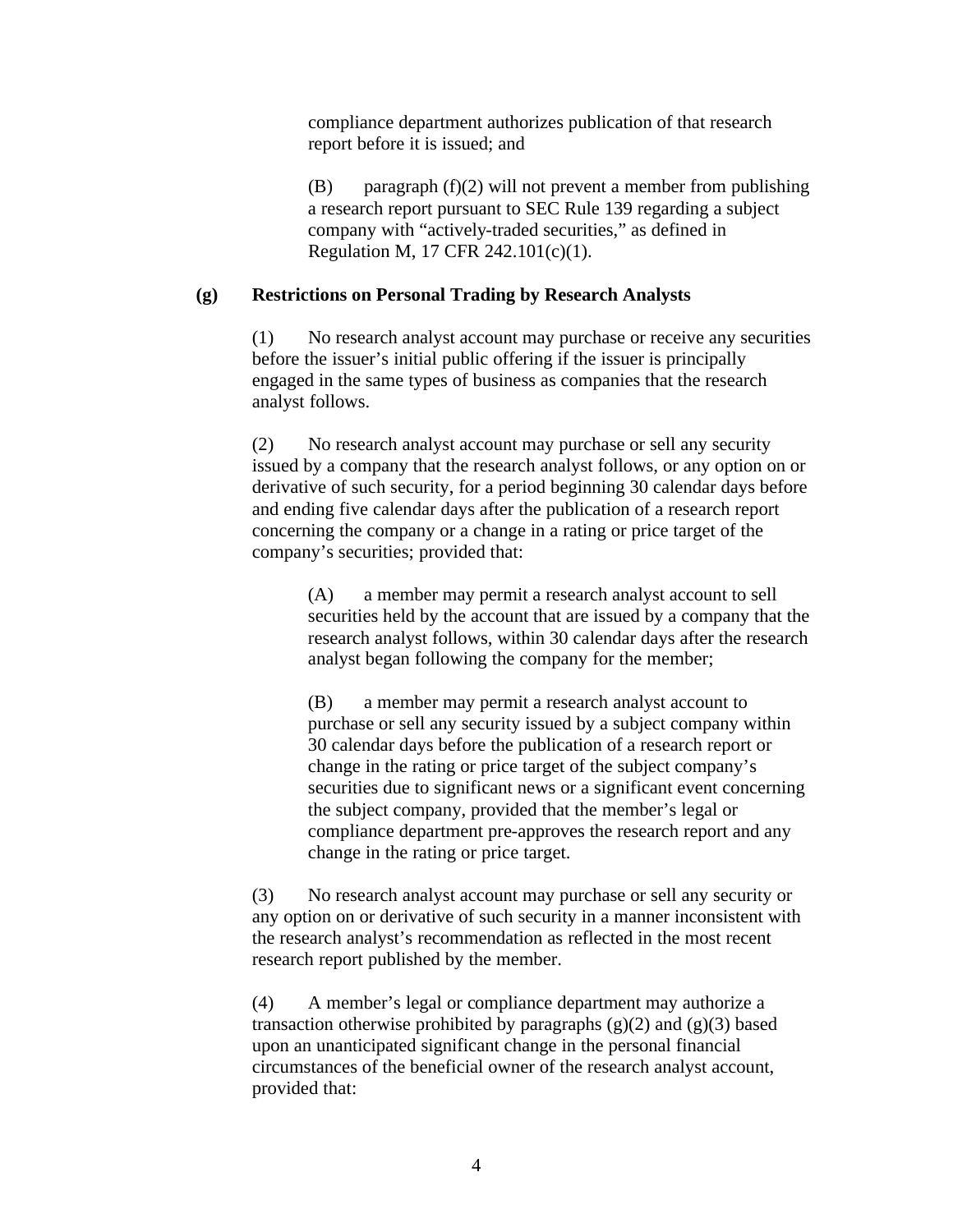(A) the legal or compliance department authorizes the transaction before it is entered;

(B) each exception is granted in compliance with policies and procedures adopted by the member that are reasonably designed to ensure that these transactions do not create a conflict of interest between the professional responsibilities and the personal trading activities of a research analyst; and

(C) the member maintains written records concerning each transaction and the justification for permitting the transaction for three years following the date on which the transaction is approved.

(5) The prohibitions in paragraphs  $(g)(1)$  through  $(g)(3)$  do not apply to a purchase or sale of the securities of:

> (A) any registered diversified investment company as defined under Section (5)(b)(1) of the Investment Company Act of 1940; or

> (B) any other investment fund over which neither the research analyst nor a member of the research analyst's household has any investment discretion or control, provided that:

> > (i) the research analyst accounts collectively own interests representing no more than 1% of the assets of the fund;

> > (ii) the fund invests no more than 20% of its assets in securities of issuers principally engaged in the same types of business as companies that the research analyst follows; and

> > (iii) if the investment fund distributes securities in kind to the research analyst or household member before the issuer's initial public offering, the research analyst or household member must either divest those securities immediately or the research analyst must refrain from participating in the preparation of research reports concerning that issuer.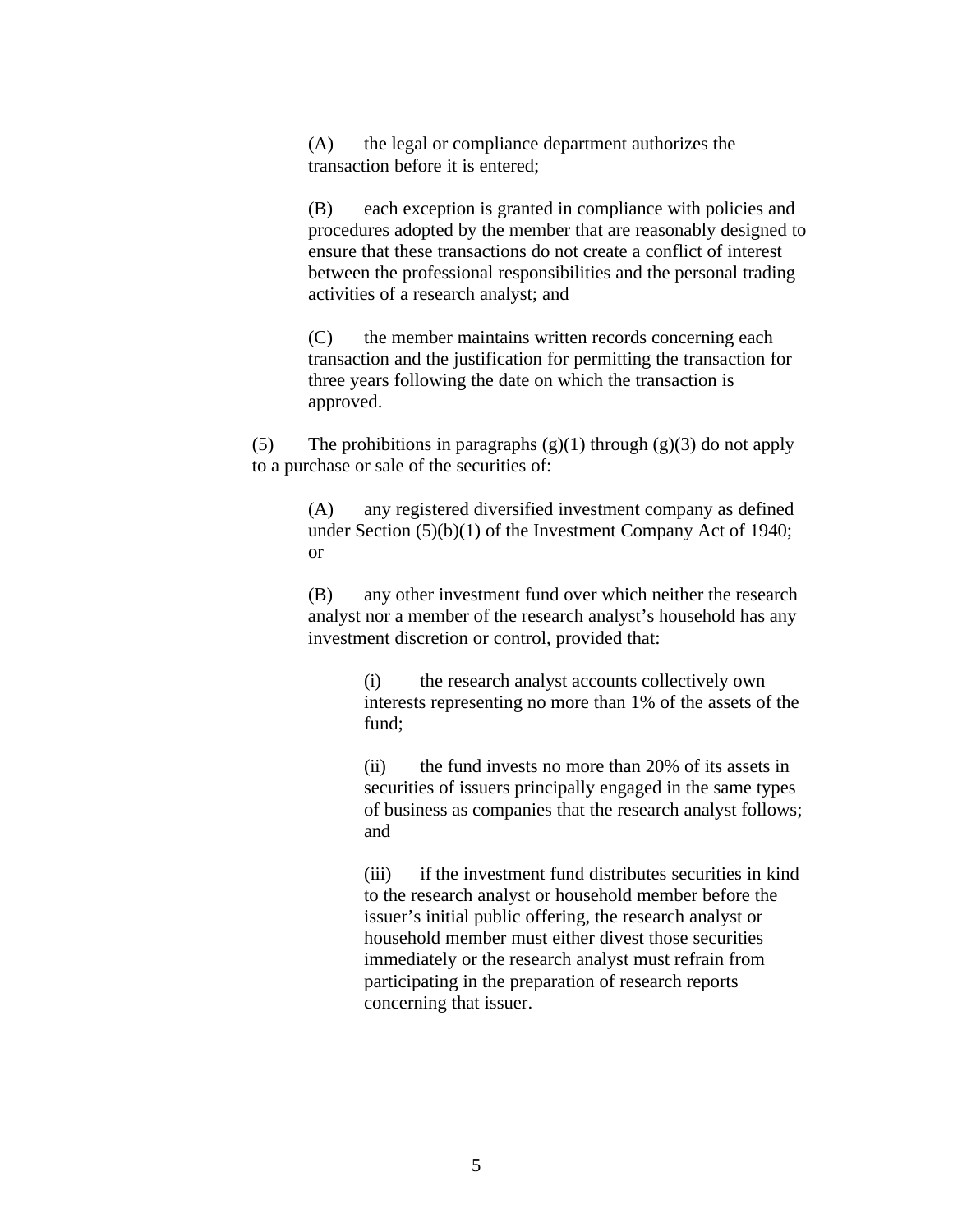# **(h) Disclosure Requirements**

### *(1) Ownership and Material Conflicts of Interest*

A member must disclose in research reports and a research analyst must disclose in public appearances:

(A) if the research analyst or a member of the research analyst's household has a financial interest in the securities of the subject company, and the nature of the financial interest (including, without limitation, whether it consists of any option, right, warrant, future, long or short position);

(B) if, as of the end of the month immediately preceding the date of publication of the research report or the public appearance (or the end of the second most recent month if the publication date is less than 10 calendar days after the end of the most recent month), the member or its affiliates beneficially own 1% or more of any class of common equity securities of the subject company. Computation of beneficial ownership of securities must be based upon the same standards used to compute ownership for purposes of the reporting requirements under Section 13(d) of the Securities Exchange Act of 1934; and

(C) any other actual, material conflict of interest of the research analyst or member of which the research analyst knows or has reason to know at the time of publication of the research report or at the time of the public appearance.

## *(2) Receipt of Compensation*

(A) A member must disclose in research reports if:

(i) the research analyst principally responsible for preparation of the report received compensation that is based upon (among other factors) the member's investment banking revenues; and

(ii) the member or its affiliates:

(a) managed or co-managed a public offering of securities for the subject company in the past 12 months;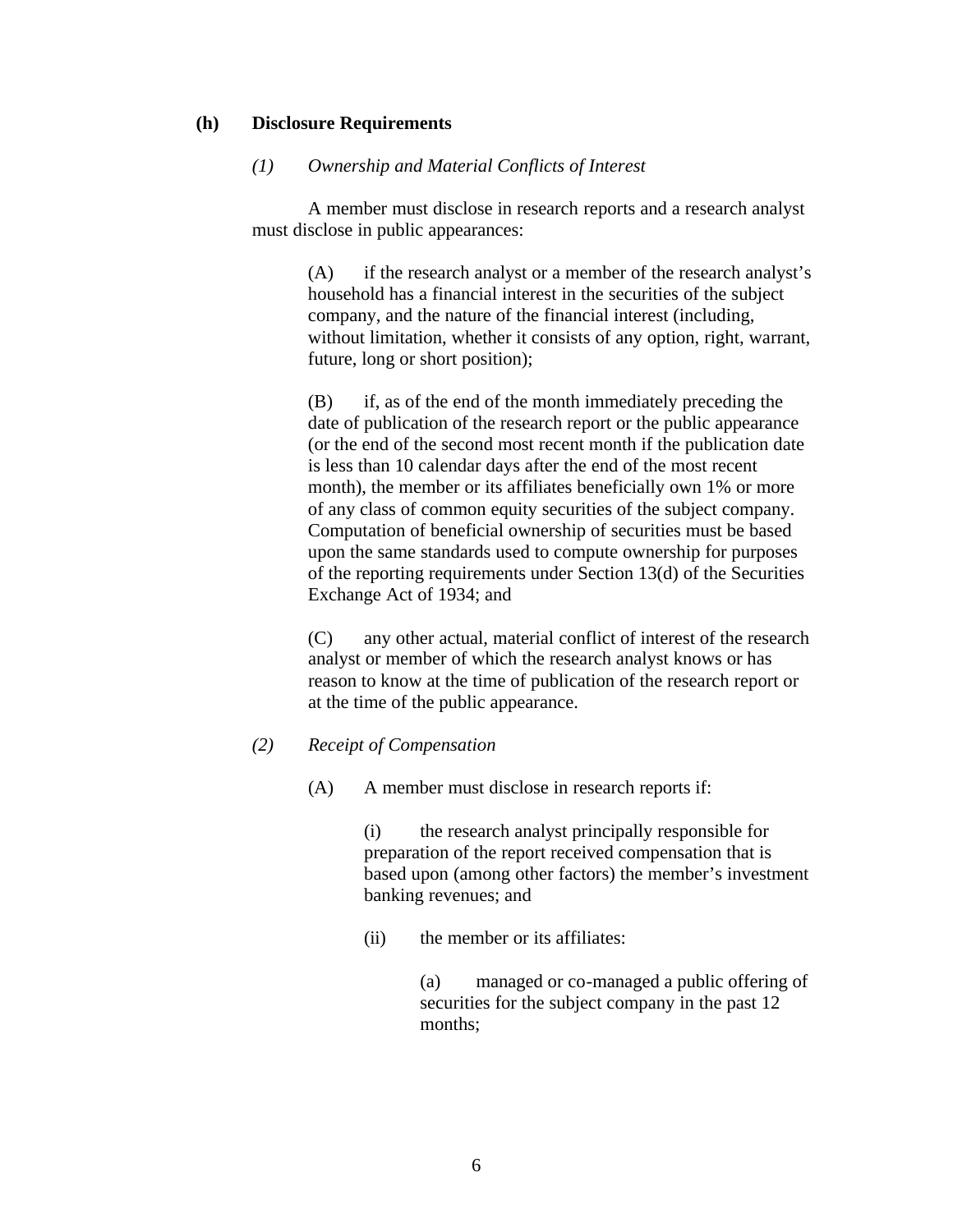(b) received compensation for investment banking services from the subject company in the past 12 months; or

(c) expects to receive or intends to seek compensation for investment banking services from the subject company in the next 3 months.

(B) A research analyst must disclose in public appearances if the analyst knows or has reason to know that the subject company is a client of the member or its affiliates.

#### *(3) Position as Officer or Director*

A member must disclose in research reports and a research analyst must disclose in public appearances if the research analyst or a member of the research analyst's household serves as an officer, director or advisory board member of the subject company.

### *(4) Meaning of Ratings*

A member must define in its research reports the meaning of each rating used by the member in its rating system. The definition of each rating must be consistent with its plain meaning.

#### *(5) Distribution of Ratings*

(A) Regardless of the rating system that a member employs, a member must disclose in each research report the percentage of all securities rated by the member to which the member would assign a "buy," "hold/neutral," or "sell" rating.

(B) In each research report, the member must disclose the percentage of subject companies within each of these three categories for whom the member has provided investment banking services within the previous twelve months.

(C) The information that is disclosed under paragraphs  $(h)(5)(A)$  and  $(h)(5)(B)$  must be current as of the end of the most recent calendar quarter (or the second most recent calendar quarter if the publication date is less than 15 calendar days after the most recent calendar quarter).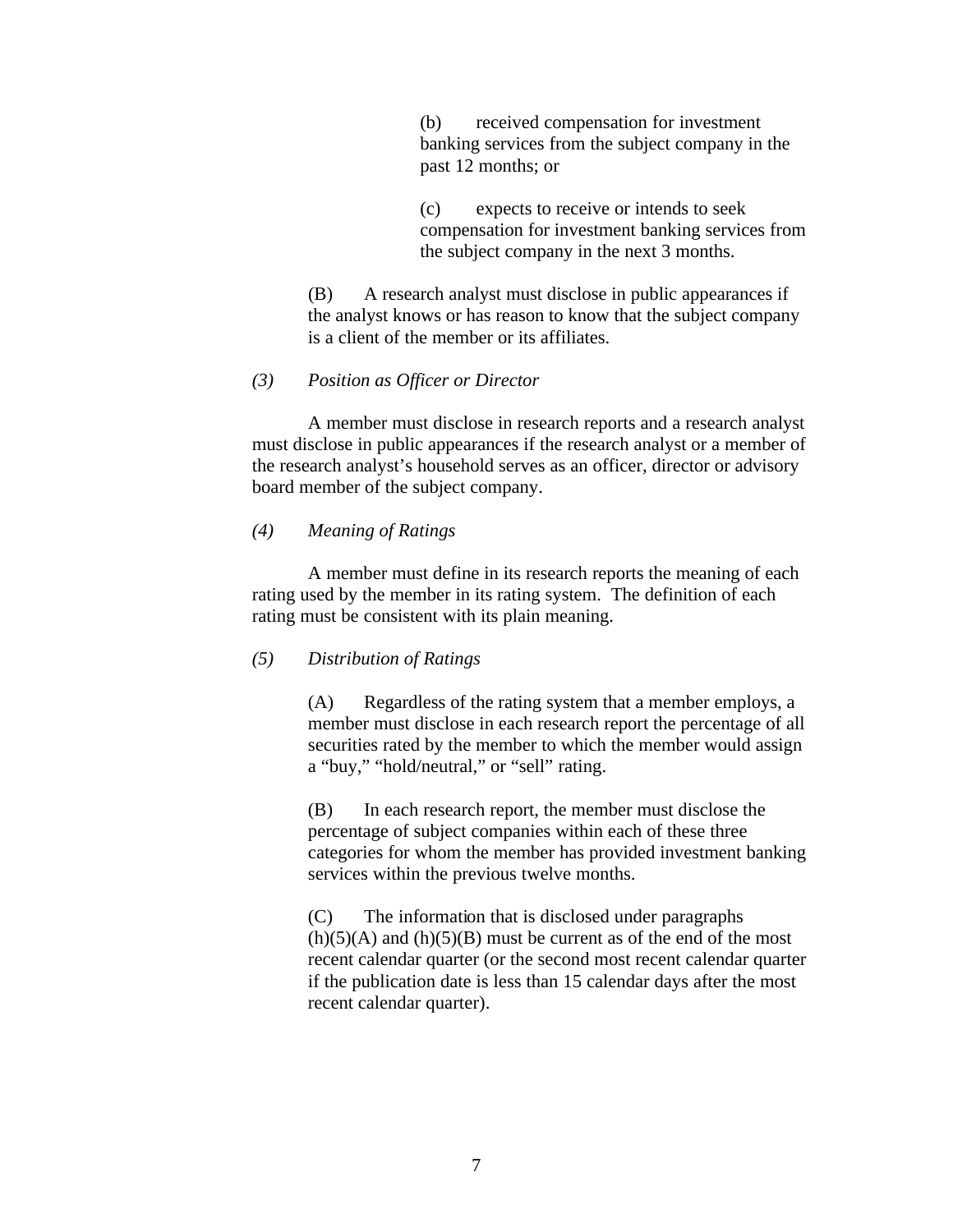*(6) Price Chart*

A member must present in any research report concerning an equity security on which the member has assigned any rating for at least one year, a line graph of the security's daily closing prices for the period that the member has assigned any rating or for a three-year period, whichever is shorter. The line graph must:

> (A) indicate the dates on which the member assigned or changed each rating or price target;

(B) depict each rating and price target assigned or changed on those dates; and

(C) be current as of the end of the most recent calendar quarter (or the second most recent calendar quarter if the publication date is less than 15 calendar days after the most recent calendar quarter).

#### *(7) Price Targets*

A member must disclose in research reports the valuation methods used to determine a price target. Price targets must have a reasonable basis and must be accompanied by a disclosure concerning the risks that may impede achievement of the price target.

#### *(8) Market Making*

A member must disclose in research reports if it was making a market in the subject company's securities at the time that the research report was published.

#### *(9) Disclosure Required by Other Provisions*

In addition to the disclosure required by this rule, members and research analysts must provide disclosure in research reports and public appearances that is required by applicable law or regulation, including NASD Rule 2210 and the antifraud provisions of the federal securities laws.